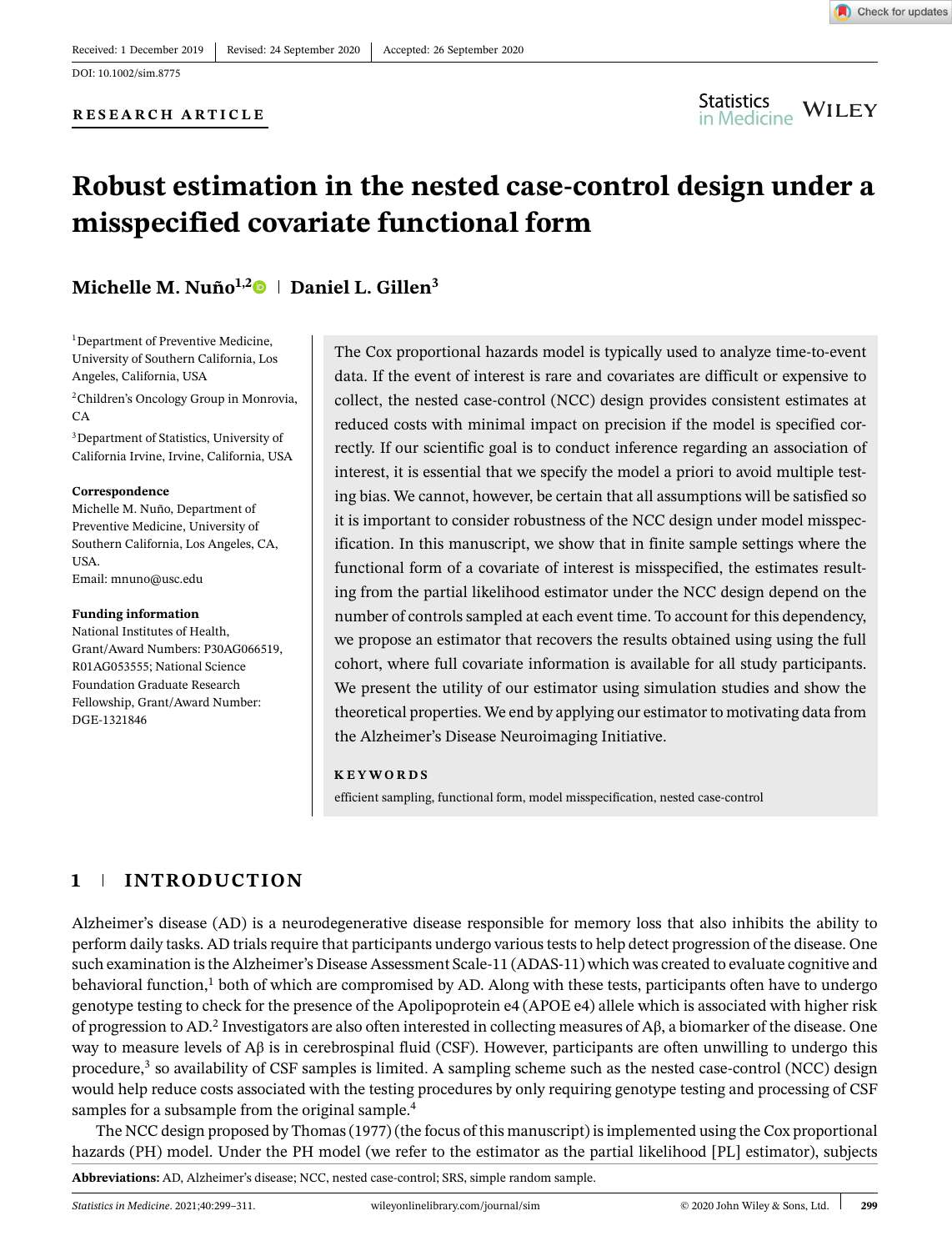# WILEY-Statistics Nuño and GILLEN

who experience an event provide more information than censored observations. The NCC design makes use of this fact by requiring full covariate information from all subjects who experience an event (ie, progress to AD) and a subsample from subjects who do not experience the event. At each event time, *M* (usually  $1 \le M \le 4$ ) controls are randomly sampled without replacement from everyone who is still at risk at that time. In this way, the NCC design provides great reduction in costs when the event of interest is rare. As stated earlier, in the context of our problem only a subsample of subjects in the original sample would need to undergo genotype testing and a large portion of CSF samples would not have to be processed. When the proportional hazards assumption holds, the PL estimator under the NCC sampling scheme recovers the results from the PL estimator under the full cohort (FC). Moreover, because the NCC design uses all events, it is more efficient than taking a simple random sample of the same size (cf. Reference 5).

If the goal of a study is to conduct inference for the association between a pre-specified predictor of interest and a given outcome, it is crucial to specify the statistical model used for inference a priori to avoid multiple testing bias.<sup>6–9</sup> It is difficult, however, to ensure that all assumptions hold for a priori specified models. Because of this, it is important to consider properties of statistical models when the underlying assumptions used in the theoretical development of the model do not hold. In previous work, it has been shown that when the proportionality assumption does not hold under the NCC design and a binary predictor is of interest, the expectation of the sampling distribution of the usual NCC estimator will depend on *M*, the number of controls sampled at each event time.10 Misspecification of the functional form of continuous covariates in the NCC design has not been investigated.

If the PH assumption holds under a correctly specified PH model, misspecification of the functional form of a covariate in the model will induce non-proportional hazards. Therefore, based upon the results provided in the work of Nuño and Gillen,<sup>10</sup> it is natural to hypothesize that if the functional form of a covariate is misspecified in the usual NCC design then the expectation of the sampling distribution of the usual NCC estimator will depend on the parameters of the design (ie, the number of controls sampled at each event time). It is important to note, however, that this dependence arises differently than that explored in the work of Nuño and Gillen<sup>10</sup> which considered the time-varying effect of a discrete covariate as opposed to an induced dependence on the sampling design parameters via a misspecified model.

In the context of our motivating AD research, if our hypothesis is true it would imply that one would have to a priori specify the functional form of baseline ADAS-11 in order to avoid dependence of the estimand on the sampling design. Failure to do so could reasonably lead to lack of scientific reproducibility and replicability. The functional form of a continuous covariate is not obvious, however, and since interests lies in conducting inference rather than data-driven modeling we might decide to fit a first-order linear trend to relate ADAS-11 to the log-hazard for time to dementia progression. As we will see later in the manuscript, the observed relationship is indeed not linear in nature. If interest lies in the association, changing the a priori specified model in a post-hoc fashion to fit the observed data will inflate the Type I error rate. It is therefore necessary to understand precisely how model misspecification impacts the resulting estimator in this case and to correct, if possible, any deleterious impacts of the misspecification.

In this manuscript, we begin with a brief introduction of the NCC design. We then show the dependence of the estimand on the sampling proportion (which in finite samples leads to a dependence on *M*). In Section 2.3, we present the asymptotic distribution of the proposed estimator and provide finite-sample estimators for the variance. We include simulation studies for the proposed estimator and end with an application of the proposed estimator to data stemming from the Alzheimer's Disease Neuroimaging Initiative (ADNI) study<sup>11</sup> to investigate the association between the ADAS-11 and time to progression of AD.

#### **2 METHODOLOGY**

#### **2.1 Partial likelihood estimator under the usual NCC design**

Let  $T_i$ ,  $C_i$ , and  $Z_i$  denote the true event time, censoring time, and covariate for subject *i*, respectively. The observed time is  $X_i = min(T_i, C_i)$  and  $\delta_i$  is an indicator for whether subject *i* experiences an event. Under the NCC design, *M* subjects are randomly sampled from everyone who is still at risk at each event time. In this setting, the estimating equation takes the form  $U_{NCC}(\beta) = \sum_{i=1}^{n} \int_{t=0}^{\infty}$  $\left\{ Z_i - \frac{S_{NCC}^{(1)}(\beta,t)}{S_{NCC}^{(0)}(\beta,t)} \right\}$  $S_{NCC}^{(0)}(\beta,t)$  $\left\{ dN_i(t) = 0 \text{ where } N_i(t) = I(X_i \le t, \delta_i = 1), S_{NCC}^{(r)}(\beta, t) = n^{-1} \sum_{j=1}^n Z_j^r \tilde{Y}_j(t) \exp(Z_j \beta) \right\}$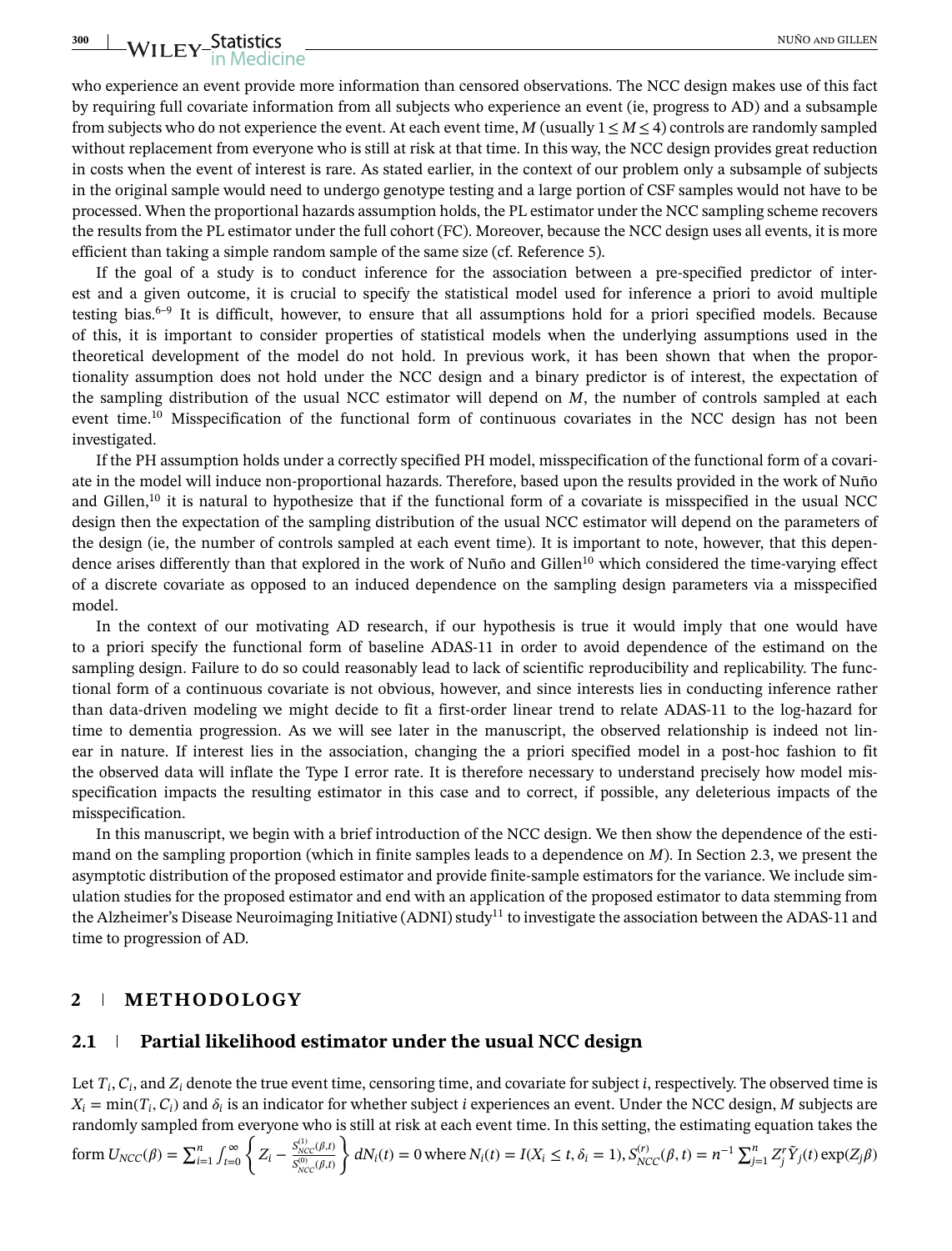and  $\tilde{Y}_i(t)$  is an indicator for whether subject *j* is in the NCC risk set at time *t* (ie, the subject either experienced an event at time *t* or was sampled as a control). For all times during which there are at least *M* +1 subjects at risk, we have that  $\sum_{j=1}^{n} \tilde{Y}_j(t) = M + 1.$ 

In previous work focusing on a binary predictor of interest it has been shown<sup>10</sup> that if the NCC sampling scheme is utilized and the proportionality assumption is not satisfied, the PL estimator is consistent for the solution to

$$
\int_0^\infty E_Z \left\{ E_{Z^*|Z} \left( f_T(t|Z) S_c(t|Z) \gamma(a, Z^*, t) \times \left[ Z - \frac{E_Z \{ Z S_T(t|Z) S_C(t|Z) \exp(Z\beta) \}}{E_Z \{ S_T(t|Z) S_C(t|Z) \exp(Z\beta) \}} \right] \right) \right\} dt = 0,
$$
\n(1)

where  $f_T(t|Z)$  and  $S_T(t|Z)$  denote the density and survival function for the failure times, respectively, and  $S_C(t|Z)$  denotes<br>the survival function for the censoring times. Moreover,  $\gamma(a, Z^*, t) = \frac{a \cdot S_T(t|Z^*) S_C(t|Z^*)}{S_T(t) S$ a control with covariate value  $Z^*$  if an event is observed at time *t* with  $\lim_{M,n\to\infty} M/n = a$ . As described in our previous work, as  $M, n \rightarrow \infty$ , Equation (1) simplifies to

$$
\int_0^\infty E_Z\left\{af_T(t|Z)S_C(t|Z) \times \left[Z - \frac{E_Z\{ZS_T(t|Z)S_C(t|Z)\exp(Z\beta)\}}{E_Z\{S_T(t|Z)S_C(t|Z)\exp(Z\beta)\}}\right]\right\} dt = 0,
$$

which results in the same estimand as that of the FC PL estimator. In finite samples, however, the estimates obtained using the NCC design will depend on *M*, the number of controls sampled at each event time. Under the NCC design, we alter the risks sets compared to those of the FC and, as a result, we also change the observed censoring distribution. As seen in Equation (1), the censoring distribution determines the weight given to each event time and therefore influences the estimates. Note that the censoring distribution (and in turn the weighting scheme) will differ for different values of *M*. When the PH assumption is satisfied, the weighting scheme will not impact the estimates because the relative hazards do not vary with time. When the functional form of a predictor is misspecified, however, we no longer satisfy the proportionality assumptions and the weights given to each event time will effect the estimates.

## **2.2 Recovering the FC estimand for a single continuous variable with misspecified functional form**

As described in the previous section, when the PH model is misspecified the expectation of the sampling distribution of the usual NCC estimator will depend on the number of controls sampled at each event time. This result is due to the changing censoring distribution, and hence, potentially changing covariate distributions of subjects included in the risk sets of the NCC design relative to the FC analysis. In order to mimic the risk-set representation of the FC, we propose imputing the values of subjects in the FC risk sets who were not included in the NCC sample. Because controls are randomly sampled at each event time, we can use information from previous risk sets to learn about subjects who are still at risk in the FC. Under the NCC design, we have full covariate information for subjects sampled into the NCC sample. We also know the at-risk status for all subjects in the FC at each event time. We can therefore use this information to impute the covariate values for subjects in the FC who were not sampled. Using the new risk sets with the imputed values, we can obtain estimates of the coefficients.

**Proposition 1.** Let  $\tilde{R}(t)$  be the risk set including the imputed values at time t and assume that the values of covariates in  $\tilde{R}(t)$ ,  $\tilde{Z}_i$ , are sampled from the same distribution as those in R(t), the FC risk set at time t. Denote  $\beta$  to be the estimand corresponding *to the FC PL estimator and let*  $\hat{\beta}$  *be the solution to* 

$$
U(\hat{\beta}) = \sum_{i=1}^{n} \int_0^{\infty} \left\{ Z_i - \frac{n^{-1} \sum_{j \in \tilde{R}(t)} \tilde{Z}_j \exp(\hat{\beta} \tilde{Z}_j)}{n^{-1} \sum_{j \in \tilde{R}(t)} \exp(\hat{\beta} \tilde{Z}_j)} \right\} dN_i(t) = 0.
$$
 (2)

*Then*  $\hat{\beta} \stackrel{P}{\rightarrow} \beta$ .

The proof of Proposition 1 can be found in the Appendix. Note that subjects in  $\tilde{R}(t_i)$  are the same as those in  $R(t_i)$ . We used different notation for both to emphasize that our proposed method relies on imputation of the unknown covariates for subjects not in the NCC sample. As stated earlier, for the result to hold we need the imputed values to be drawn from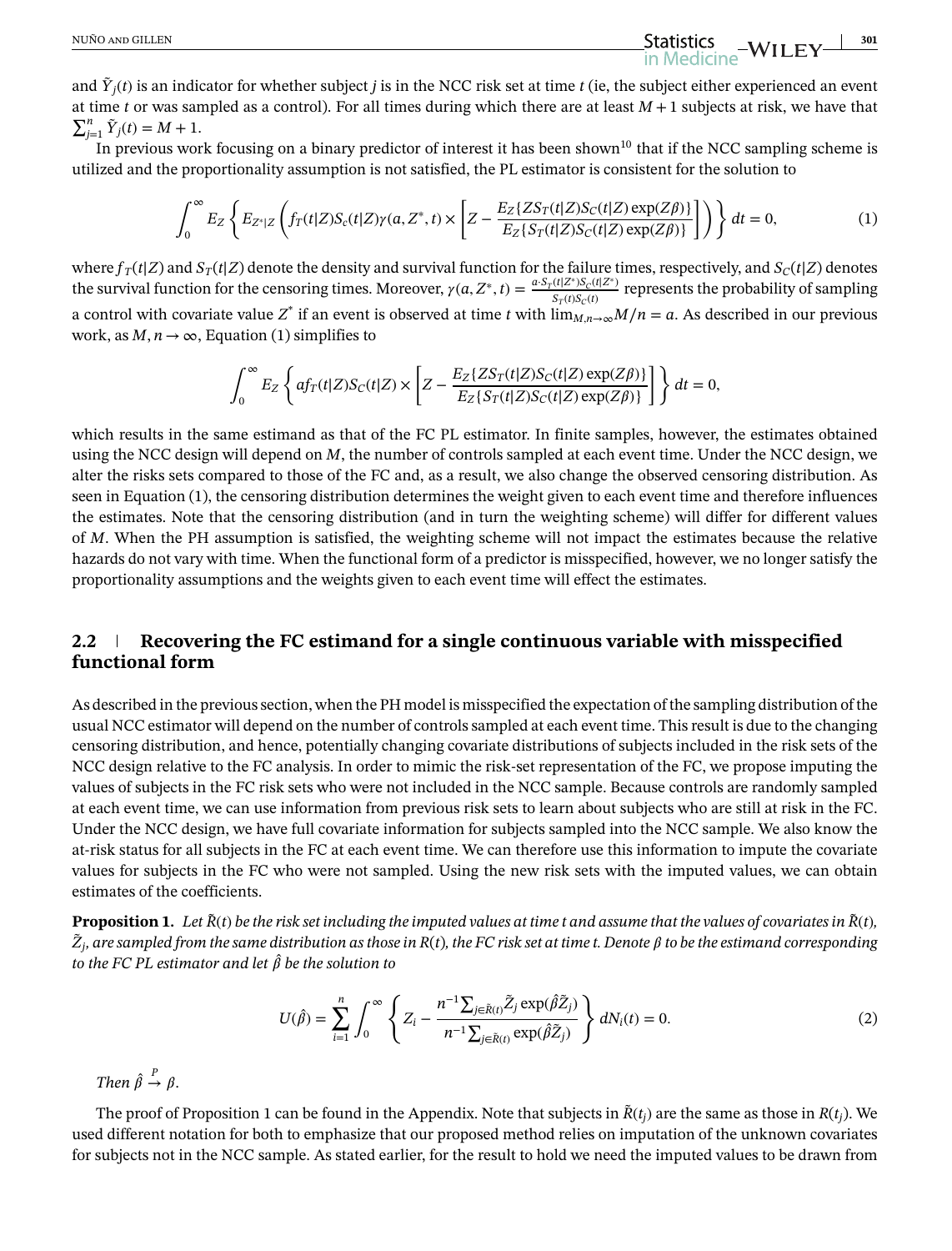# **302** WILEY-Statistics Nuño and GILLEN

the same distribution as those in the FC risk set at time *t*. While the covariate values can be imputed in several ways, one way to do so is via Algorithm 1. In this setting we estimate  $\mu(t)$ , the mean covariate value, for subjects in the risk set at each event time and calculate the mean squared error,  $\sigma^2_{MSE}(t)$ . To obtain  $\hat{\mu}(t)$ , we start by calculating the sample mean for the first event times (five in our example). The number selected here can differ and depends on the number of event times required to fit the natural spline. When fitting the natural spline, we include subjects sampled for previous event times only for the time at which they were sampled. Once we obtain  $\hat{\mu}(t)$ , we impute covariate values for subjects not in the NCC risk set (but who are still at risk in the FC) by randomly drawing values for the predictor of interest from a  $N(\hat{\mu}(t), \sigma_{MSE}^2(t))$  distribution where  $\hat{\mu}(t)$  represents the estimated mean covariate value at time *t*.

**Algorithm 1.** Imputation approach for the univariate setting

1: *D*: number of events

2:  $t_i$ ,  $j = 1, \dots, D$ : ordered event times

- 3:  $R_i$ : risk set at time  $t_i$  under the FC
- 4:  $\tilde{R}_i$ : risk set at time  $t_i$  including the imputed values
- 5: *M*: number of controls sampled at each event time
- 6:  $s_0$ : is the intercept
- 7: *s*(*t*): a natural spline with evenly spaced knots
- 8:  $\mu(t)$ : the mean covariate value at time *t*
- 9:  $z_{kc}$ : predictor of interest for subject *k* sampled at time  $t_c$
- 10: **procedure** IMPUTATION OF THE PREDICTOR OF INTEREST
- 11: **for** *j* in 1 ∶ *D* **do**

12: **if**  $j \le 5$  (Note: 5 was selected to allow enough time points to fit the natural spline). **then** 

13: Calculate 
$$
\hat{\mu}(t_j) = \bar{z} = \frac{1}{\sum_{c=1}^{j} \bar{Y}_{k}(t_c)} \sum_{c=1}^{j} \sum_{k=1}^{n} z_{kc} \tilde{Y}(t_c)
$$

14: **else**

15: Fit  $\hat{\mu}(t) = s_0 + s(t)$  using subjects sampled for all  $t_k \le t_j$  to obtain  $\hat{\mu}(t_j)$ 

16:  $\sigma_{MSE}^2(t_j) = \frac{1}{\sum_{k=1}^j |\tilde{R}_I(t_k)|}$  $\sum_{k=1}^{j} \sum_{i=1}^{|\tilde{R}(t_k)|} (\hat{\mu}(t_k) - z_{ik})^2$ 

17: Sample  $|R(t_k)| - \sum_{i=1}^n \tilde{Y}_i(t_j)$  values from  $N(\hat{\mu}(t_j), \sigma_{MSE}^2(t_j))$ . These values, together with the original NCC controls, make up *R̃*(*tj*).

- 18: **end if**
- 19: **end for**
- 20: Fit a Cox proportional hazards model using the imputed values.
- 21: **end procedure**

If the sample size is small, we can increase the number of controls sampled at the first event time to obtain better estimates of the mean covariate value at each time while not grossly impacting the overall efficiency of the NCC design. Moreover, all controls from previous risk sets can be used to estimate the means at each event time as long as those controls are still at risk.

Previous work also relies on imputation of subjects not sampled into the NCC risk sets.<sup>10</sup> However, in the binary case, the imputed value can only take on two values so estimating the number of subjects in each group is sufficient. When a continuous covariate is of interest, we must account for the variability in the covariate values (as is proposed in Algorithm 1) so that the imputed values are representative of the FC risk set.

## **2.3 Asymptotic properties and estimation of the variance**

In this section, we provide the asymptotic properties of the proposed estimator and introduce a finite-sample variance estimator.

**Proposition 2.** Let  $\hat{\beta}$  denote the solution to Equation (2). Suppose that  $P(Y_i(\tau) > 0) > 0$  and let  $\beta$  denote the estimand *corresponding to the FC PL estimator. If values in*  $\tilde{R}(t_i)$  *are drawn from the same conditional distribution as those in*  $R(t_j)$ *,* then  $\sqrt{n}(\hat{\beta}-\beta) \stackrel{D}{\rightarrow} N(0, A^{-1}BA^{-1})$  where  $A = \lim_{n \to \infty} A_n$ ,  $B = \lim_{n \to \infty} B_n$ , with  $A_n(\beta) = n^{-1} \sum_{i=1}^n \delta_i \rho(X_i) (1 - \rho(X_i))$ ,  $\delta_i$  is an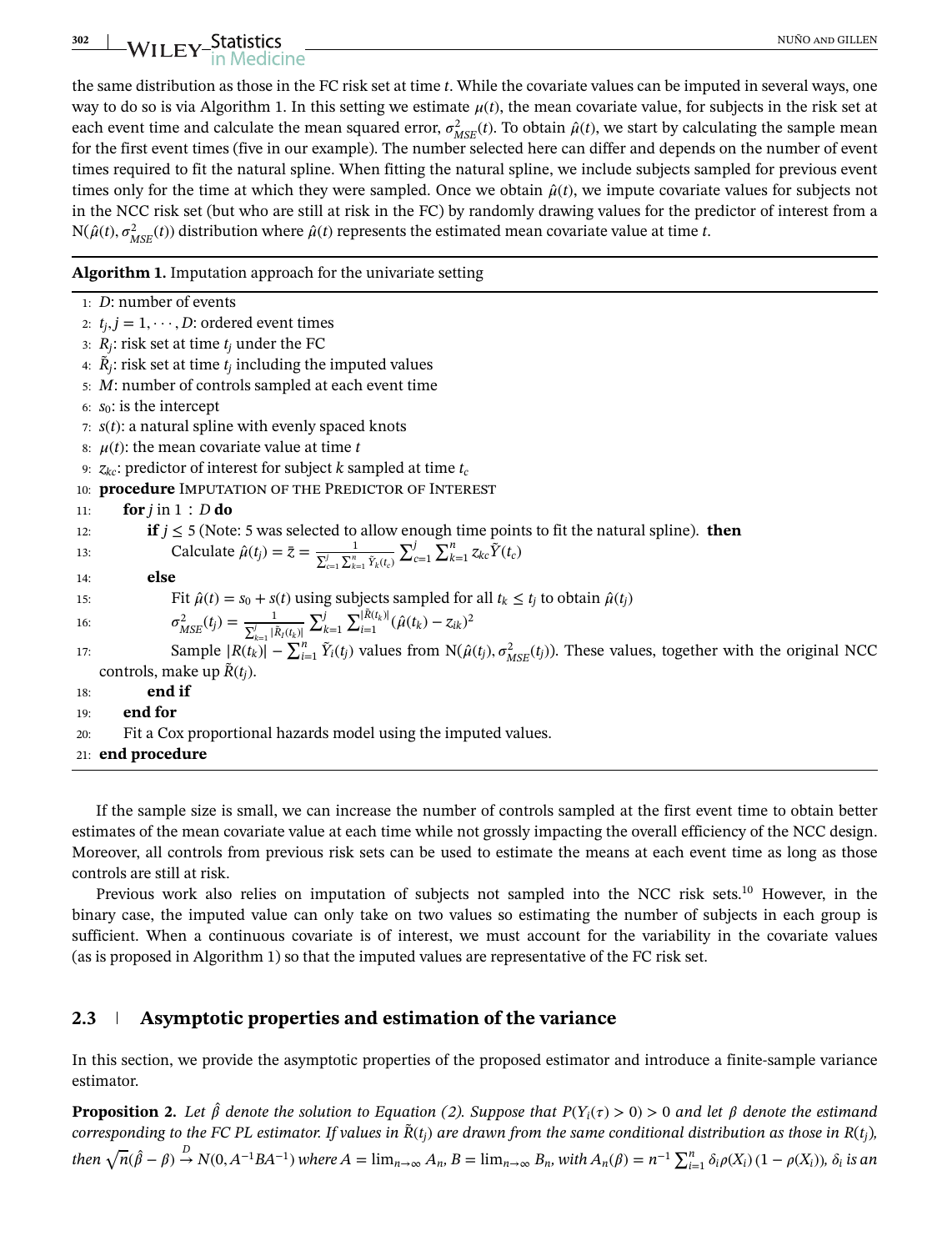*indicator for whether subject i experienced an event,*  $X_i$  *<i>is the observed time for subject i,*  $\rho(X_i) = \frac{n^{-1} \sum_{j=1}^n \hat{Y}_j(X_i) Z_j \exp(Z_j \beta)}{n^{-1} \sum_{j=1}^n \hat{Y}_j(X_i) \exp(Z_i \beta)}$ *n*<sup>-1</sup>  $\sum_{j=1}^{n} \tilde{Y}_j(X_i) \exp(Z_j \beta)$  *and*  $\tilde{Y}_j(X_i)$  *is an indicator for whether subject j was originally sampled to be in the NCC risk set at time*  $X_i$ *. Further,*  $B_n(\beta)$  *=*  $\sum_{j=1}^D \tilde{U}_j^*(\beta) \tilde{U}_j^*(\beta)^T$ , where  $t_1,t_2,\ \dots\ \ ,t_D$  are the unique event times and

$$
\tilde{U}_{j}^{*}(\beta) = n^{-1} \sum_{i=1}^{n} \left[ \delta_{i} \left\{ Z_{i} - \frac{\sum_{k \in \tilde{R}(t_{j})} \tilde{Z}_{k} \exp(\beta \tilde{Z}_{k})}{\sum_{k \in \tilde{R}(t_{j})} \exp(\beta \tilde{Z}_{k})} \right\} - \frac{Z_{i} \exp(\beta Z_{i})}{\sum_{k \in \tilde{R}(t_{j})} \tilde{Z}_{k} \exp(\beta \tilde{Z}_{k})} + \exp(\beta Z_{i}) \frac{\sum_{k \in \tilde{R}(t_{j})} \tilde{Z}_{k} \exp(\beta \tilde{Z}_{k})}{\left\{ \sum_{k \in \tilde{R}(t_{j})} \exp(\beta \tilde{Z}_{k}) \right\}} \right].
$$
 (3)

The proof of Proposition 2 can be found in the Appendix. Based on the asymptotic properties of our estimator, we find that the finite-sample variance can be estimated using  $\widehat{\text{Var}}(\hat{\beta}) = n^{-1} A_n^{-1}(\hat{\beta}) B_n(\hat{\beta}) A_n^{-1}(\hat{\beta})$ . Notice that  $A_n$  is the variance under the usual NCC design when the model is correctly specified.  $B<sub>n</sub>$  represents the true variance and accounts for imputation of the risk sets through a Taylor expansion.

## **2.4 Incorporating adjustment covariates**

So far we have introduced an estimator that recovers the FC results in the univariate setting. In observational studies, however, we often adjust for potential confounding variables to isolate the association of interest. As before, the imputation approach can be selected by the user, but in this manuscript we use a hot-deck multiple imputation approach.<sup>12</sup> Imputation of the risk sets can be accomplished as in Algorithm 2.

**Algorithm 2.** Imputation approach for the multivariate setting

```
1: D: number of events
```

```
2: t_i, j = 1, \dots, D: ordered event times
```
- 3:  $R_i$ : risk set at time  $t_i$  under the FC
- 4:  $\tilde{R}_i$ : risk set at time  $t_i$  including the imputed values and the originally sampled NCC controls
- 5:  $\underline{R}_j$ : the risk set at time  $t_j$  under the NCC design
- 6: *M*: number of controls sampled at each event time
- 7:  $s(t)$ : a natural spline with evenly spaced knots
- 8:  $\mu(t)$ : the mean covariate value at time *t*
- 9:  $z_{ik1}$ : predictor of interest for subject *i* sampled in the NCC sample at time  $t_k$
- 10:  $\tilde{z}_{ik1}$ : imputed value for the predictor of interest for subject *i* at time  $t_k$
- 11: *p*: the number of covariates in the model
- 12: *l*: the number of previous risk sets to consider for hot-deck imputations
- 13: **procedure** Imputation of Confounding Variables (Done after Algorithm 1)

```
14: for j in 1:D do
```

```
15: for m in 1:length(\tilde{R}(t_i)) do
16: if \tilde{Y}_m(t_j) \neq 1 then Find min |\tilde{z}_{mj1} - z_{hj1}| for h \in \bigcup_{k=(j-1)}^j \underline{R}(t_k).
17: Let z_1^* be z_{hj1} for h \in \bigcup_{k=(j-l)}^j \underline{R}(t_k) with the smallest absolute difference.
18: Impute values of \tilde{z}_{mj2}, \dots, \tilde{z}_{mjp} using z_2^*, \dots, z_p^*19: end if
20: end for
21: end for
22: Fit a Cox PH model with the imputed subjects.
23: end procedure
```
The estimating function in this setting takes the form  $U_{HD}(\beta) = \sum_{i=1}^{n} \int_{t=0}^{\infty}$  $\left\{ \vec{Z}_i - \frac{\tilde{S}_{HD}^{(1)}(\beta,t)}{\tilde{S}_{CD}^{(0)}(\beta,t)} \right\}$  $\tilde{S}^{(0)}_{HD}(\beta,t)$  $\lambda$  $dN_i(t)$  where  $\tilde{S}_{HD}^{(r)} = n^{-1} \sum_{j \in \tilde{R}(t_j)} \vec{Z}_j^r$  exp $(\vec{Z}_j \beta)$  and  $\vec{Z}_j$  is the vector of covariates.  $\tilde{R}(t_j)$  represents the covariate values for the imputed risk sets which include the originally sampled subjects and the imputed subjects. For subjects who were not originally sampled into the NCC sample, we draw values for the predictor of interest from a  $N(\hat{\mu}(t), \sigma_{MSE}^2(t))$  as in the univariate setting. We match each of the imputed values to the subject from the *l* previous risk sets in the NCC sample with the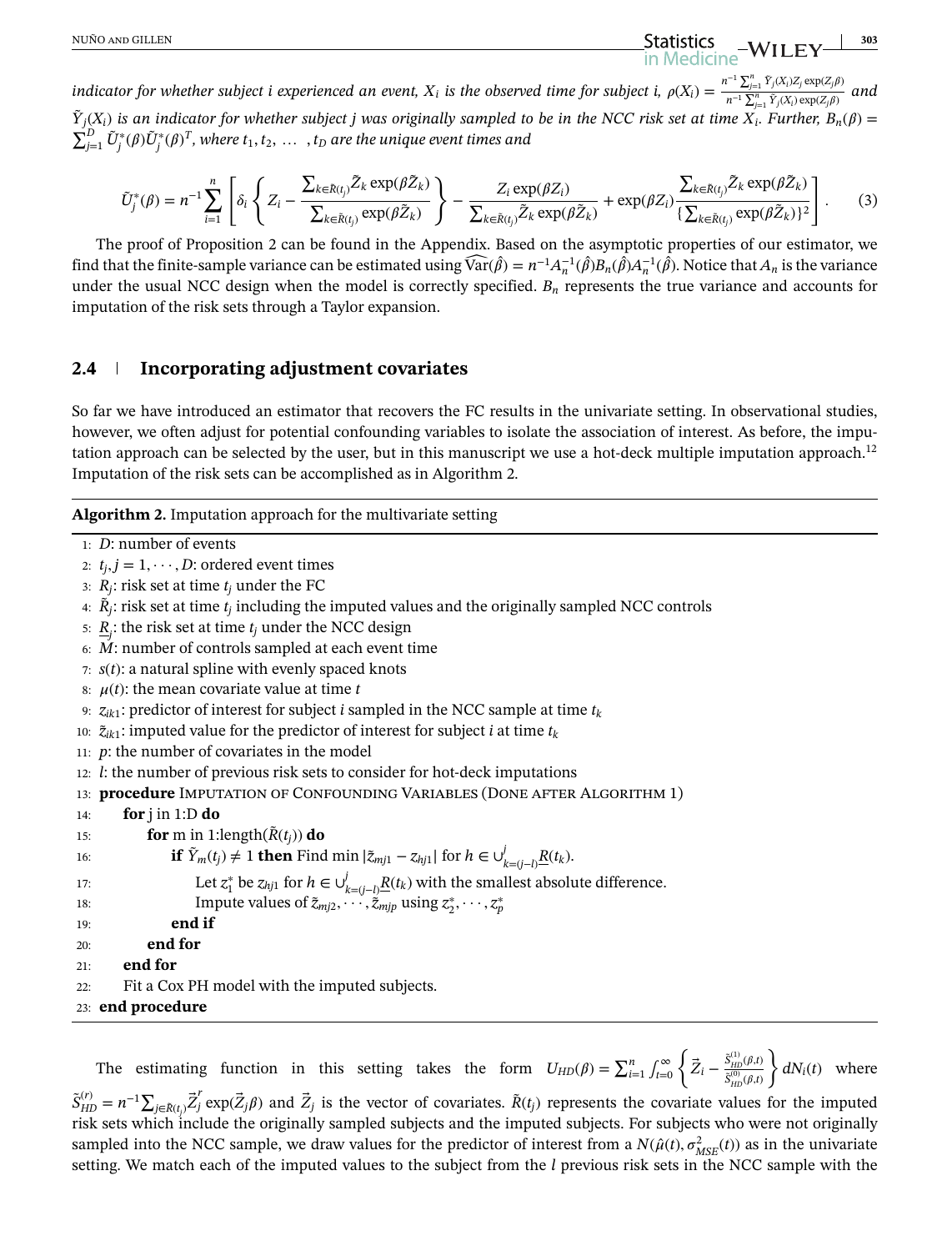# WILEY<sup>-Statistics</sup><br>
WILEY<sup>-Statistics</sup>

closest value to the imputed value (*l* is selected by the user). The values of the adjustment variables of the selected subject are used to impute the values for the imputed subject. If more than one NCC subject can be used to impute the covariate values, we randomly sample one subject from eligible subjects. As stated earlier, *l* can be selected by the user. If event times are far apart, we recommend selecting a small *l* because neighboring event times may have drastically different risk sets. If event times are close, a larger *l* may be selected. In fact, if event times are close, *l* can be selected to include all previous risk sets. When sampling subjects to impute covariate values, however, one must ensure that the subjects selected are still at risk during the current event time.

Some covariate information, such as demographic information, may be easily available for all study participants. If this is the case, we may use this information (instead of estimating the mean covariate values) along with the hot-deck imputation method to impute covariate values that may be difficult or expensive to collect.

#### **3 EMPIRICAL PERFORMANCE**

#### **3.1 Univariate results**

We begin by presenting simulation results for the univariate setting. Table 1 illustrates the performance of the usual NCC PL estimator and our proposed estimator when the functional form is misspecified. Values for the predictor of interest were sampled from a  $N(\mu = 1.5, \sigma = 0.5)$  distribution. The true hazard function takes the form  $\lambda(t) = \exp(\log(0.1) + \log(1.25)z + \log(0.5)z^2)$ , failure times were drawn from Exp(rate =  $\lambda(t)$ ), and censoring times were drawn from a Unif(0, 6) distribution. Observed event times were taken to be the minimum of the event and censoring times. Generating data in this way led to approximately 90% censoring and we included 2000 subjects in each of the 200 simulations. We considered NCC samples with one to four controls per event time. We did not consider more than four controls since in practice people often use up to four controls.13 Moreover, it has been shown that using more than four controls does not provide a large benefit in terms of efficiency and power.<sup>14</sup> For each NCC sample, we sampled 60 controls at the first event time regardless of *M*. The additional sampling of controls was only performed at the first event time to supplement the risk set and was done for the usual NCC PL estimator and for the proposed estimator. While we selected 60 controls here, in practice the number of additional controls to be sampled at the first event should depend on variability of the predictor of interest, desired precision for the imputation estimate, and feasibility of data collection for the additional controls. Specifically, we recommend that one can select the number of additional controls to be used at the first event time by considering the desired precision of the estimated mean of the predictor of interest and weighing this against the relative increase of the sample size for the NCC design relative to that of the FC.

To illustrate the performance of the estimators under a misspecified functional form, we fit a model of the form  $\lambda(t) = \lambda_0(t) \exp(\beta z)$ . The analytic variance estimates for the usual NCC PL estimator were obtained using the robust variance estimator while those of the proposed estimator were obtained using the estimator presented in Section 2.3.

Table 1 shows that the NCC PL estimator performs poorly when the model is not specified correctly and that the results obtained depend on the value of *M*, the number of controls sampled at each event time. The proposed estimator, however, reduces the bias relative to the FC estimator from approximately 18% to less than 1% when *M* =1 and from approximately 9% to 1% when  $M = 4$ . We compared the model fit (to the FC data) using Akaike's Information Criterion  $(AIC)^{15}$  with the FC data and coefficient estimates from the standard NCC design and the proposed estimator. For brevity, we do not provide the numeric results, but the average AIC based on 200 simulations was lower for the proposed estimator compared to the standard NCC design for all *M*, indicating better fit. The robust variance estimator for the NCC PL estimator tends to under estimate the variance for smaller values of *M*. Our proposed sandwich estimator is conservative when  $M = 1$  but performs well for  $M = 2$  to 4. To assess the robustness of the proposed estimator, we also investigated the performance when the functional form is specified correctly. In this setting, data were generated as in the first scenario, but now the true hazard function takes the form  $\lambda(t) = \exp(\log(0.008) + \log(2.5)z)$  and the failure times were drawn from  $Exp(rate = \lambda(t))$ . These data also had approximately 90% censoring. As seen on the right side of Table 1, when the model is specified correctly the NCC PL estimator estimates the same quantity as the FC estimator. Our proposed estimator also performs well regardless of *M*, yielding a bias (relative to the FC estimator) between 1% and 2% for all values of *M*. In this case, the AICs were nearly identical for the proposed and standard NCC estimators. The proposed variance estimator again gives conservative estimates of the variance when  $M = 1$ , but performs well for  $M = 2$  to 4. When the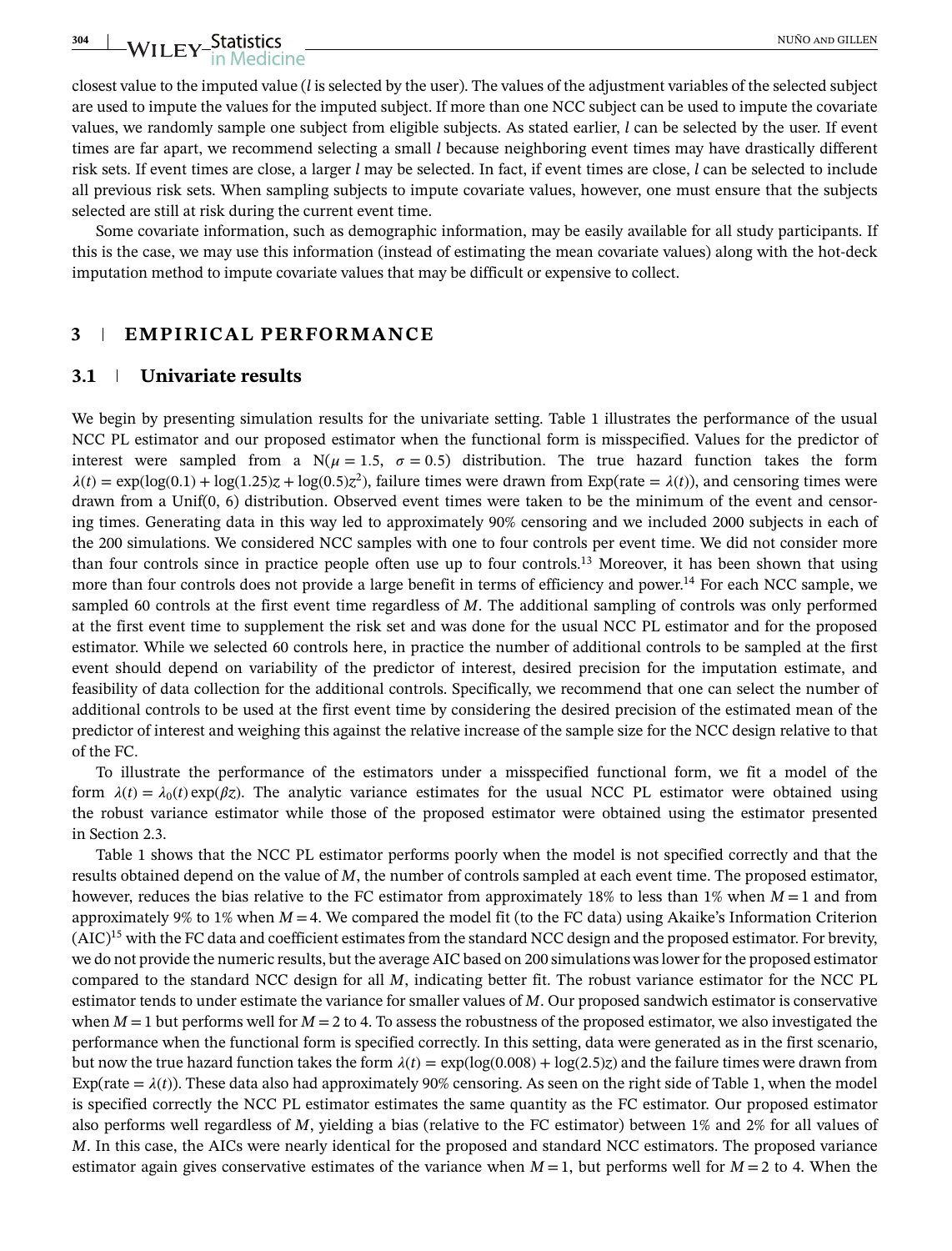|                    |         | <b>Misspecified model</b> |           |        | <b>Correctly specified model</b> |         |        |           |        |        |  |
|--------------------|---------|---------------------------|-----------|--------|----------------------------------|---------|--------|-----------|--------|--------|--|
|                    |         | Coeff.                    | $\%$      | Emp.   | An.                              |         | Coeff. | $\%$      | Emp.   | An.    |  |
|                    | N       | Est.                      | Est. Bias | Var.   | Var.                             | N       | Est.   | Est. Bias | Var.   | Var.   |  |
| FC                 | 2000.00 | $-1.4064$                 | 0.00      | 0.0167 | 0.0182                           | 2000.00 | 0.9311 | 0.00      | 0.0239 | 0.0215 |  |
| <b>NCC</b>         |         |                           |           |        |                                  |         |        |           |        |        |  |
| $M = 1$            | 403.49  | $-1.6614$                 | 18.13     | 0.0808 | 0.0574                           | 411.25  | 0.9272 | $-0.42$   | 0.0595 | 0.0318 |  |
| $M = 2$            | 544.65  | $-1.5686$                 | 11.53     | 0.0521 | 0.0371                           | 553.62  | 0.9194 | $-1.26$   | 0.0418 | 0.0254 |  |
| $M = 3$            | 668.32  | $-1.5388$                 | 9.42      | 0.0324 | 0.0298                           | 679.66  | 0.9237 | $-0.80$   | 0.0332 | 0.0236 |  |
| $M = 4$            | 778.99  | $-1.5308$                 | 8.85      | 0.0376 | 0.0271                           | 791.18  | 0.9278 | $-0.35$   | 0.0346 | 0.0228 |  |
| Proposed estimator |         |                           |           |        |                                  |         |        |           |        |        |  |
| $M = 1$            | 403.49  | $-1.4136$                 | 0.52      | 0.0776 | 0.1728                           | 411.25  | 0.9156 | $-1.67$   | 0.0675 | 0.1300 |  |
| $M = 2$            | 544.65  | $-1.4065$                 | 0.01      | 0.0505 | 0.0773                           | 553.62  | 0.9147 | $-1.76$   | 0.0524 | 0.0627 |  |
| $M = 3$            | 668.32  | $-1.4075$                 | 0.08      | 0.0422 | 0.0529                           | 679.66  | 0.9185 | $-1.36$   | 0.0426 | 0.0472 |  |
| $M = 4$            | 778.99  | $-1.4219$                 | 1.10      | 0.0417 | 0.0437                           | 791.18  | 0.9167 | $-1.55$   | 0.0391 | 0.0395 |  |

*Note:* The NCC samples included 60 controls at the first event time, regardless of *M*. Empirical variance and analytic variance estimates are also provided.

functional form is specified correctly, we observe a small loss in efficiency. However, this loss is nearly negligible and we have the added benefit that if the functional form is not specified correctly we still estimate the same quantity as that of the FC.

#### **3.2 Multivariate results**

When using data from observational studies, it is almost always necessary to adjust for confounding variables. In Section 2.4, we described a hot-deck imputation approach to impute the values for the missing covariates. In this section, we present simulation results when adjusting for a confounding variable. As before, we consider two scenarios- one in which the functional form of the predictor of interest is misspecified and one in which the functional form is correctly specified. In this setting, we assume that no covariate information is available for subjects not sampled into the NCC sample.

Table 2 presents the results for the multivariate setting with a misspecified functional form. The predictor of interest and the confounding variable are distributed as  $Z_1 \sim N(\mu = 1.5, \sigma = 0.5)$  and  $Z_2 \sim N(\mu = 0 + 2 \cdot I(x_1 \ge 1.6), \sigma = 1.5)$ , respectively. The true hazard function for this scenario takes the form  $\lambda(t) = \exp(\log(0.075) + \log(1.25)z_1 + \log(0.5)z_1^2 +$  $log(1.35)z_2$ ) and failure times were drawn from Exp(rate =  $\lambda(t)$ ). As before, censoring times were drawn from Unif(0, 6) and the observed times were the minimum of the observed and censoring times, yielding approximately 90% censoring. We sampled 60 controls at the first event time regardless of *M* and the model is assumed to take the form  $\lambda(t) = \lambda_0(t) \exp(\beta_1 z_1 + \beta_2 z_2)$ . We find that when the model is misspecified, the usual NCC PL estimator produces biased coefficient estimates (when compared to the FC estimates) and the estimates obtained depend on the number of controls sampled at each event time. The proposed estimator, however, yields results similar to those of the FC PL estimator. When  $M = 1$ , the bias relative to the FC estimator is approximately 14% under the usual NCC PL estimator. This is reduced to approximately 4% when the proposed estimator is used. In this setting, the proposed variance estimator gives conservative estimates of the variance, but performance of the variance estimator improves as *M* increases. While the estimates provided by our variance estimator can be conservative, it should be noted that those provided by the robust variance estimator for the NCC PL estimator tend to give anti-conservative estimates of the variance. The bottom portion of Table 2 presents the results for the usual NCC PL estimator and our proposed estimator when the model is correctly specified. Data were generated as in the previous scenario, but the true hazard function takes the form  $\lambda(t) = \exp(\log(0.0125) + \log(2.5)z_1 + \log(0.5)z_2)$ , with failure times being drawn from Exp(rate =  $\lambda(t)$ ). In this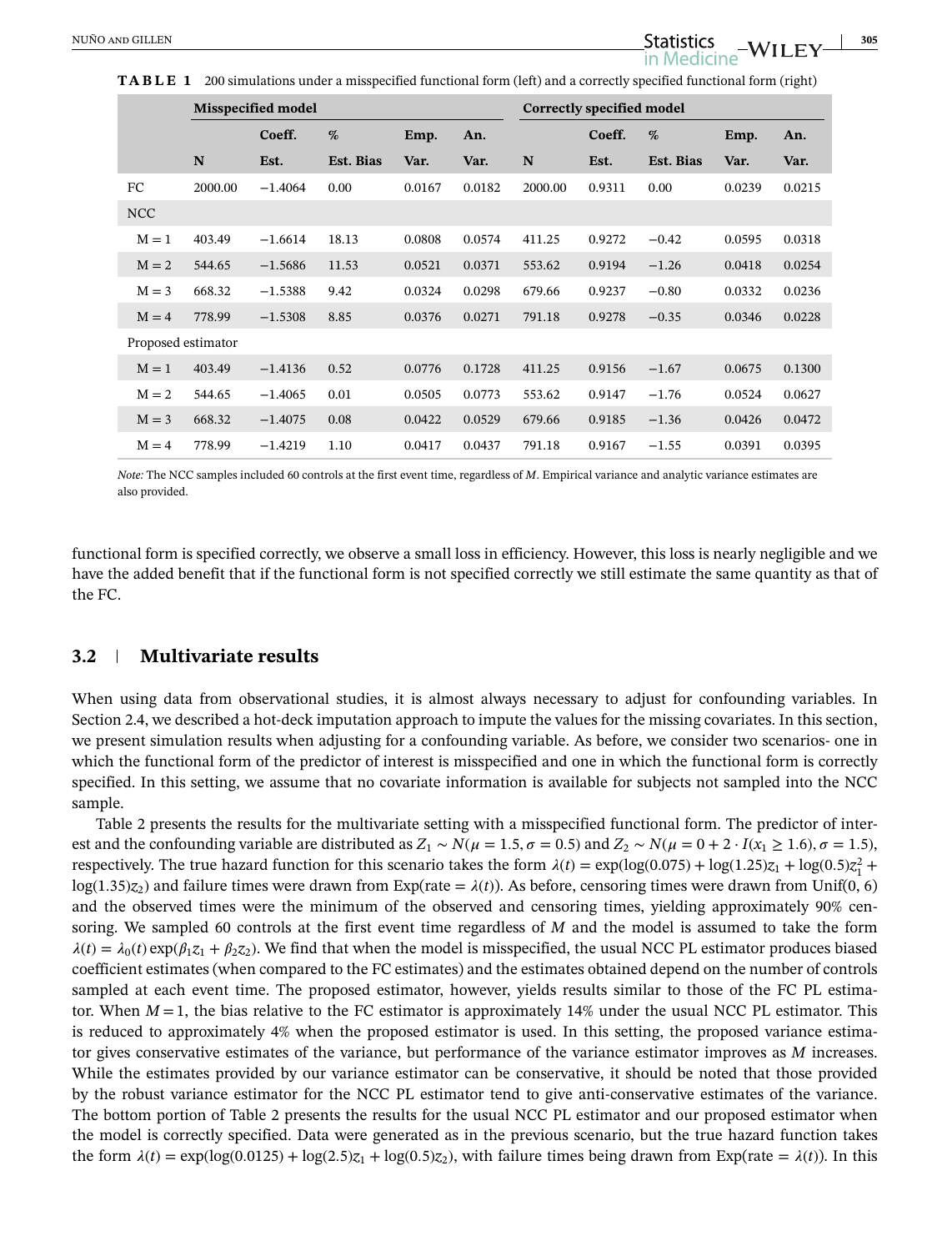**TABLE 2** 200 simulations for hot-deck imputations under misspecification of the functional form (top) and a correctly specified functional form (bottom)

|                                     | ${\bf N}$ | $\hat{\beta}_1$ | % Est. Bias | Emp. Var. | $\hat{\text{Var}}(\hat{\beta}_1)$ | $\hat{\beta}_2$ | % Est. Bias | Emp. Var. | $\hat{\text{Var}}(\hat{\beta}_2)$ |
|-------------------------------------|-----------|-----------------|-------------|-----------|-----------------------------------|-----------------|-------------|-----------|-----------------------------------|
| Misspecified functional form        |           |                 |             |           |                                   |                 |             |           |                                   |
| <b>Full Cohort</b>                  | 2000.00   | $-1.4446$       | 0.00        | 0.0226    | 0.0215                            | 0.2753          | 0.00        | 0.0024    | 0.0022                            |
| <b>NCC</b>                          |           |                 |             |           |                                   |                 |             |           |                                   |
| $M = 1$                             | 383.68    | $-1.6510$       | 14.29       | 0.0926    | 0.0685                            | 0.2941          | 6.83        | 0.0067    | 0.0041                            |
| $M = 2$                             | 517.73    | $-1.6080$       | 11.31       | 0.0671    | 0.0442                            | 0.2883          | 4.72        | 0.0046    | 0.0031                            |
| $M = 3$                             | 635.58    | $-1.5923$       | 10.22       | 0.0540    | 0.0372                            | 0.2896          | 5.19        | 0.0037    | 0.0028                            |
| $M = 4$                             | 742.26    | $-1.5658$       | 8.39        | 0.0478    | 0.0331                            | 0.2900          | 5.34        | 0.0034    | 0.0026                            |
| Proposed estimator                  |           |                 |             |           |                                   |                 |             |           |                                   |
| $M = 1$                             | 383.68    | $-1.4964$       | 3.59        | 0.1241    | 0.2869                            | 0.2912          | 5.78        | 0.0086    | 0.0186                            |
| $M = 2$                             | 517.73    | $-1.5055$       | 4.22        | 0.0795    | 0.1188                            | 0.2918          | 5.99        | 0.0063    | 0.0085                            |
| $M = 3$                             | 635.58    | $-1.4596$       | 1.04        | 0.0481    | 0.0768                            | 0.2811          | 2.11        | 0.0045    | 0.0058                            |
| $M = 4$                             | 742.26    | $-1.4707$       | 1.81        | 0.0492    | 0.0617                            | 0.2846          | 3.38        | 0.0042    | 0.0048                            |
| Correctly specified functional form |           |                 |             |           |                                   |                 |             |           |                                   |
| Full Cohort                         | 2000.00   | 0.9152          | 0.00        | 0.0076    | 0.0068                            | $-0.6847$       | 0.00        | 0.0074    | 0.0066                            |
| <b>NCC</b>                          |           |                 |             |           |                                   |                 |             |           |                                   |
| $M = 1$                             | 408.57    | 0.9366          | 2.34        | 0.0241    | 0.0175                            | $-0.7046$       | 2.91        | 0.0208    | 0.0145                            |
| $M = 2$                             | 550.38    | 0.9234          | 0.90        | 0.0165    | 0.0117                            | $-0.6876$       | 0.42        | 0.0154    | 0.0101                            |
| $M = 3$                             | 675.37    | 0.9219          | 0.73        | 0.0130    | 0.0099                            | $-0.6908$       | 0.89        | 0.0130    | 0.0089                            |
| $M = 4$                             | 786.52    | 0.9189          | 0.40        | 0.0124    | 0.0089                            | $-0.6907$       | 0.88        | 0.0115    | 0.0081                            |
| Proposed Estimator                  |           |                 |             |           |                                   |                 |             |           |                                   |
| $M = 1$                             | 408.57    | 0.9349          | 2.15        | 0.0301    | 0.0974                            | $-0.7354$       | 7.40        | 0.0360    | 0.0882                            |
| $M = 2$                             | 550.38    | 0.9122          | $-0.33$     | 0.0247    | 0.0389                            | $-0.7007$       | 2.34        | 0.0224    | 0.0339                            |
| $M = 3$                             | 675.37    | 0.9081          | $-0.78$     | 0.0159    | 0.0251                            | $-0.6949$       | 1.49        | 0.0164    | 0.0225                            |
| $M = 4$                             | 786.52    | 0.9093          | $-0.64$     | 0.0188    | 0.0201                            | $-0.6869$       | 0.32        | 0.0158    | 0.0178                            |

*Notes:* The NCC samples included 60 controls at the first event time, regardless of *M*. Empirical and analytic variance estimates are also provided.

setting, the fitted model takes the same form as the true data-generating mechanism. The usual NCC PL estimator and the proposed estimator perform similarly, both having a small bias relative to the FC estimator regardless of the selected *M*. In this setting, the proposed variance estimator is again conservative when  $M = 1$ , but its performance improves as *M* increases.

#### **4 APPLICATION TO ADNI EXAMPLE**

In this section, we apply the proposed estimator to data from the ADNI<sup>11</sup> to investigate the association between the ADAS-11 at baseline and time to progression to AD. The ADAS-11 is a cognitive test used to evaluate cognition and behavioral function, both of which are affected by AD.<sup>1</sup> We had 974 participants in our analysis. These participants had ADAS-11 and CSF Aβ at baseline and did not have a diagnosis of AD dementia at baseline. In our analysis, progression was defined as a stable clinical diagnosis of dementia or a diagnosis of dementia at the last visit. Based on this definition, approximately 15% of subjects experienced an event. Baseline characteristics of our sample can be found in Table 3. The mean age in the sample was 72.9 years, approximately 45% of participants were female, and approximately 42% of subjects had at least one APOE e4 allele.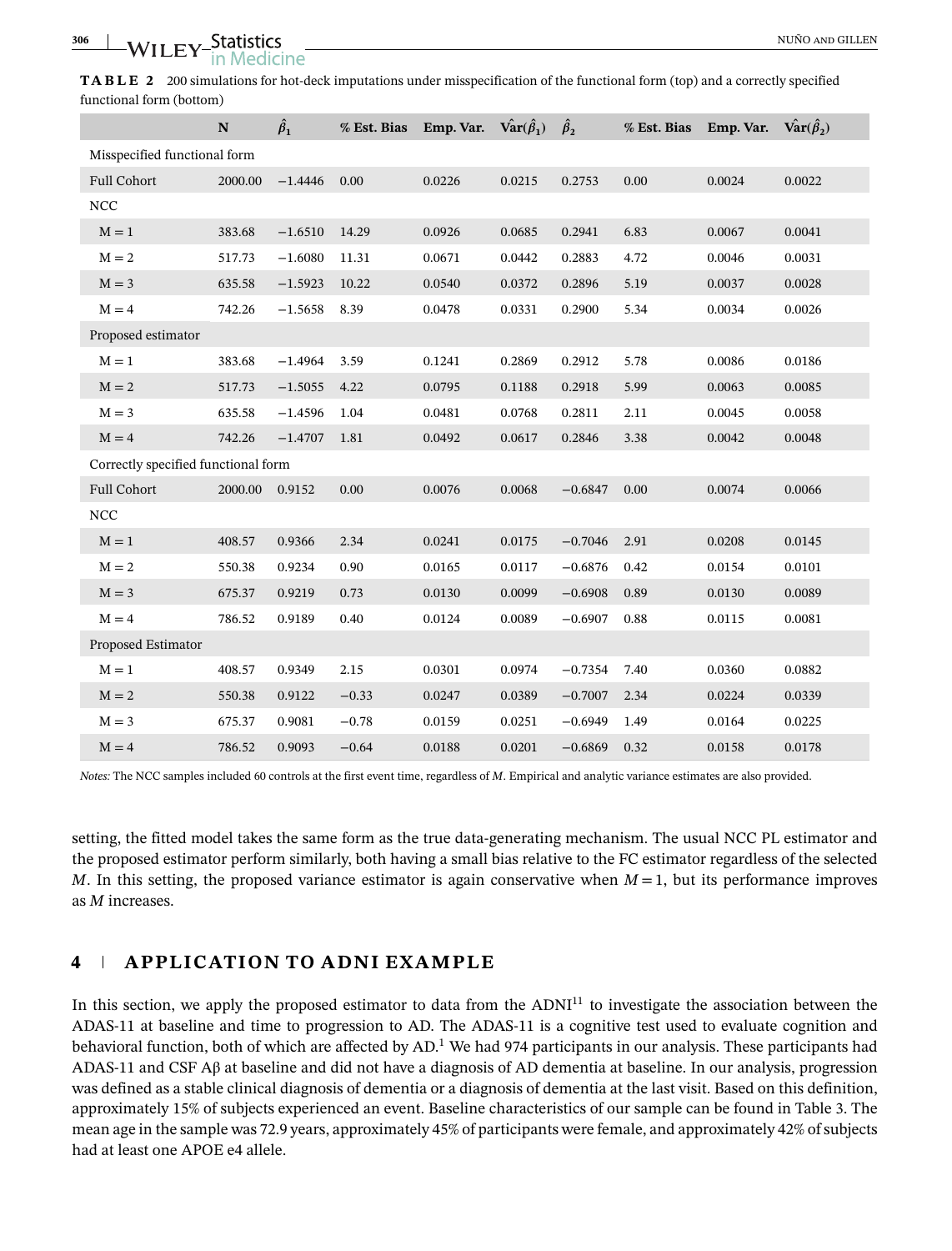**TABLE 3** Baseline demographics for subjects in our study

| Characteristic                | mean (sd) or $n(\%)$ |
|-------------------------------|----------------------|
| N                             | 974                  |
| Progressors (to AD dementia)  | 152 (15.6%)          |
| Age                           | 72.9(7.0)            |
| Female                        | 442 (45.4%)          |
| White                         | 909 (93.3%)          |
| $\geq$ 1 APOE e4 allele       | 405 (41.6%)          |
| ADAS-11                       | 8.5(4.6)             |
| Mini-Mental State Examination | 28.2(1.7)            |
| Education                     | 16.2(2.7)            |
| $A\beta$                      | 182.1(53.7)          |



**FIGURE 1** Martingale residuals plotted against baseline ADAS-11. The solid line represents a smoother

As stated before, the goal of this analysis is to investigate the association between ADAS-11 at baseline and time to progression to AD. In this case, one may a priori specify a model that assumes a linear relationship between ADAS-11 and time to progression. Using the Martingale residuals<sup>16</sup>, we found that the functional form of ADAS-11 at baseline is not linear (Figure 1). Because the goal of the study was to investigate an association, changing the a priori selected model to fit the observed data could increase the Type I error rate and therefore is not recommended. Instead, we fit a first-order trend to investigate the behavior of the NCC design and the proposed estimator in this setting.

We fit the Cox proportional hazards model to the entire sample to obtain the FC estimates. We then obtained 200 NCC samples for each value of *M* and applied the PL estimator and the proposed estimator as if we only had full covariate information for subjects in the NCC sample. We a priori decided to sample 60 controls at the first event time for all NCC samples, regardless of *M*. This number of additional controls provided enough statistical information so that a 95% confidence interval for the mean ADAS-11 based upon data at the first event time had a total width of approximately 2 points, yet resulted in a minimal relative increase in total sample size. While this decision was made a priori, followup sensitivity analyses showed that the proposed estimator performed well for this application even when considering only 10 controls at the first event time. All models were adjusted for age, education, race, the presence of at least one APOE e4 allele, gender, and baseline CSF Aβ levels. Because APOE e4 status and CSF Aβ levels would be the most difficult covariates to collect, we applied the NCC sampling scheme as if these measurements were only available for subjects in the NCC sample. Demographic information, on the other hand, is easily collected for all study participants. Therefore, we assume that demographic information is available for all study participants, even if they were not sampled into the NCC sample. We used the hot-deck imputation method to impute values of APOE e4 and Aβ for participants not sampled into the NCC sample. Mahalanobis distance<sup>17</sup> was used to match subjects with missing values to sampled controls. When the covariance matrix was singular, we used Euclidean distance. Table 4 presents the coefficient estimates for a difference of five points in baseline ADAS-11, our predictor of interest, as well as for APOE e4 and CSF Aβ. Under the FC PL estimator,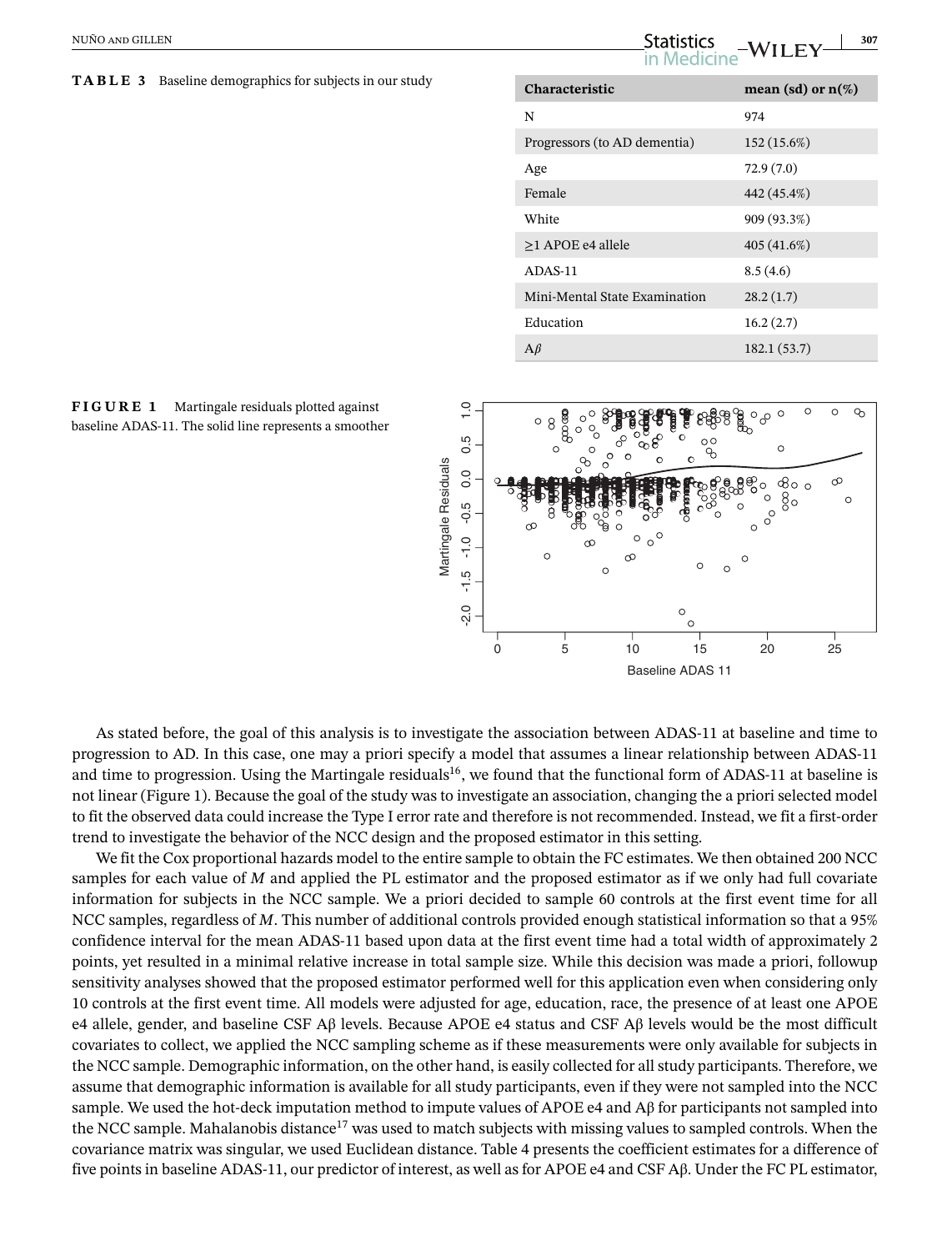|               |        | <b>ADAS11</b>                  |                            |       | <b>APOE e4</b>       |                  |       | $A\beta$             |                  |       |  |
|---------------|--------|--------------------------------|----------------------------|-------|----------------------|------------------|-------|----------------------|------------------|-------|--|
|               | N      | $(HR)$ 5 points                | % Est. Bias Var. Est. (HR) |       |                      | % Est. Bias Var. |       | $(HR)$ 50 pg/ml      | % Est. Bias Var. |       |  |
| Full Cohort   | 974.00 | 0.651(1.92)                    | $\mathbf{0}$               | 0.008 | 0.099(1.10)          | 0.00             | 0.046 | $-0.537(0.58)$       | 0.00             | 0.010 |  |
| Usual NCC     |        |                                |                            |       |                      |                  |       |                      |                  |       |  |
| $M = 1$       |        | 310.03  0.748  (2.11)          | 14.75                      | 0.016 | $0.248(1.28)$ 150.71 |                  | 0.046 | $-0.583(0.56)$       | 8.57             | 0.020 |  |
| $M = 2$       |        | 393.55 0.770 (2.16)            | 18.22                      | 0.013 | $0.249(1.28)$ 151.72 |                  |       | $0.044 -0.572(0.56)$ | 6.52             | 0.010 |  |
| $M = 3$       |        | $462.10 \quad 0.764 \, (2.15)$ | 17.32                      | 0.012 | $0.240(1.27)$ 142.73 |                  | 0.043 | $-0.570(0.57)$       | 6.15             | 0.010 |  |
| $M = 4$       |        | 518.22  0.747  (2.11)          | 14.69                      | 0.011 | $0.201(1.22)$ 102.93 |                  |       | $0.042 -0.562(0.57)$ | 4.66             | 0.010 |  |
| $M = 5$       |        | 564.60  0.724  (2.06)          | 11.16                      | 0.010 | $0.182(1.20)$ 83.54  |                  | 0.042 | $-0.560(0.57)$       | 4.28             | 0.010 |  |
| Proposed Est. |        |                                |                            |       |                      |                  |       |                      |                  |       |  |
| $M = 1$       |        | 310.03 0.677 (1.97)            | 3.99                       | 0.064 | 0.159(1.17)          | 61.01            | 0.201 | $-0.583(0.56)$       | 8.57             | 0.070 |  |
| $M = 2$       |        | 393.55 0.668 (1.95)            | 2.61                       | 0.032 | $0.103(1.11)$ 3.74   |                  |       | $0.118 -0.592(0.55)$ | 10.24            | 0.030 |  |
| $M = 3$       |        | 462.10 0.660 (1.94)            | 1.37                       | 0.023 | $0.119(1.13)$ 19.90  |                  | 0.091 | $-0.580(0.56)$       | 8.01             | 0.030 |  |
| $M = 4$       |        | 518.22 0.657 (1.93)            | 0.92                       | 0.019 | $0.092(1.10)$ -7.58  |                  | 0.079 | $-0.575(0.56)$       | 7.08             | 0.020 |  |
| $M = 5$       |        | 564.60 0.656 (1.93)            | 0.75                       | 0.016 | $0.072(1.07)$ -26.97 |                  | 0.073 | $-0.583(0.56)$       | 8.57             | 0.020 |  |

*Notes:* 60 controls were sampled at the first event time, regardless of *M*.

we estimate that comparing two subpopulations that differ by five points in baseline ADAS-11, the risk of progression to AD is approximately 92% higher for the group with higher ADAS-11. When we estimate the coefficients using the PL estimator and the NCC sampling scheme, we find that as in the simulated examples, the estimates are different than those obtained using the FC PL estimator and that these differ by the value of *M*. The bias relative to the FC estimator in this case ranges from 11% to 18% compared to the FC PL estimates. Applying our proposed estimator reduces this to between 0.75% and 4% while using the same sample sizes as the usual NCC design. Notice also that, as expected, the variance estimates for the proposed estimator are larger than those for the usual NCC PL estimator and that both are larger than those of the FC PL estimator.

To calculate the usual NCC PL estimator and the proposed estimator, we would only have to collect full covariate information for subjects in the NCC samples. That is, we would only have to perform genotype testing and process CSF samples for subjects who progressed to AD or those who were sampled as controls. This reduces costs associated with these tests and allows us to use CSF samples to answer other questions that we may have about AD.

# **5 DISCUSSION**

It has been shown that the expectation of the sampling distribution of the usual NCC estimator will depend on the number of controls sampled at each event time when the PH assumption is violated. Previous work has proposed an estimator that yields the same results as those obtained using the FC data when the predictor of interest is binary.<sup>10</sup> In this scenario, the functional form of the covariate of interest is specified correctly, but the effect of the covariate is assumed to be constant when in reality it varies with time. In our current work, we consider the performance of the PL estimator under the NCC design when the effect of the covariate is constant over time, but the functional form is misspecified. We again observe that the estimates obtained using the PL estimator under the NCC design also depend on the number of controls sampled at each event time. We therefore propose a method that estimates the same quantity as the FC PL estimator under misspecification of the functional form, while only using the information from the usual NCC design. By only requiring full covariate information from the NCC sample, our proposed estimator maintains the reduction in costs afforded by the NCC design. The proposed estimator recovers the FC estimates when the model is misspecified, both in the univariate and multivariate scenarios. When the model is specified correctly, the proposed estimator still recovers the FC estimates regardless of *M*. While the proposed estimator increases the bias relative to the FC estimator for  $M = 1$  in the multivariate setting, it should be noted that *M* is usually larger than one in practice. Our proposed finite-sample variance estimator performs well for *M* greater than one but yields conservative estimates when *M* =1.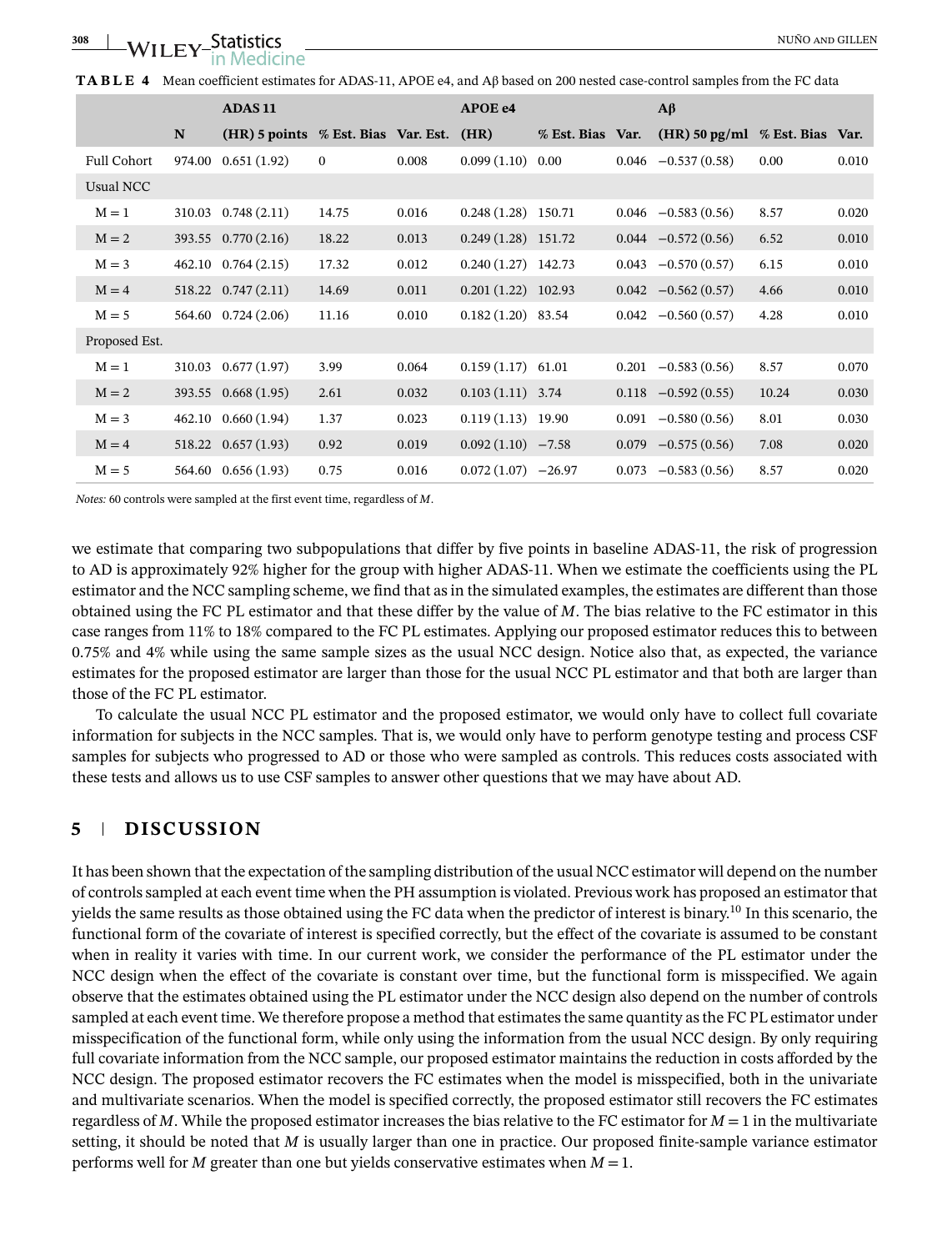The purpose of this manuscript was to show the dependence on *M* in the standard NCC design (as proposed by Thomas  $(1977)^4$ ), when the model is mis-specified. While we present one fix, it should be noted that the Samuelsen estimator<sup>18</sup> might also be considered as an alternative approach via weighting. Moreover, it is known that the estimand corresponding to the FC PL estimator depends on the censoring distribution when the model is misspecified.<sup>19-21</sup> In our previous work, we introduced an estimator for the FC censoring distribution that only requires the NCC sample. The estimator for the censoring distribution can also be used to reweight the estimating function to yield a censoring-robust estimator in this setting.<sup>10</sup>

The NCC design provides great reduction in costs when the event of interest is rare. When the model is specified correctly, the NCC design estimates the same quantity as the FC PL estimator. If the functional form is misspecified, however, the results obtained from the usual NCC estimator depend on the number of controls sampled at each event time. The proposed estimator uses the same information as the usual NCC design but recovers the FC results even when the functional form is misspecified. We therefore recommend application of the proposed estimator since the estimator performs well even when the functional form is specified correctly and still affords the cost reductions offered by the NCC sampling scheme. When using our estimator, however, we do recommend using *M* larger than one (which is commonly done in practice).

#### **ACKNOWLEDGEMENTS**

This material is based upon work supported by the National Science Foundation Graduate Research Fellowship under Grant No. DGE-1321846 and the National Institutes of Health under Grant Nos. R01AG053555 and P30AG066519. Data used in preparation of this article were obtained from the Alzheimer's Disease Neuroimaging Initiative (ADNI) database (adni.loni.usc.edu). As such, the investigators within the ADNI contributed to the design and implementation of ADNI and/or provided data but did not participate in analysis or writing of this report. A complete listing of ADNI investigators can be found at: [http://adni.loni.usc.edu/wp-content/uploads/how\\_to\\_apply/ADNI\\_Acknowledgement\\_List.pdf.](http://adni.loni.usc.edu/wp-content/uploads/how_to_apply/ADNI_Acknowledgement_List.pdf)

#### **DATA AVAILABILITY STATEMENT**

Data sharing is not applicable to this article as no new data were created or analyzed in this study.

#### **ORCID**

*Michelle M. Nuño* D<https://orcid.org/0000-0003-2031-929X>

#### **REFERENCES**

- 1. Rosen WG, Mohs RC, Davis KL. A new rating scale for Alzheimer's disease. *Am J Psychiatry*. 1984;141(11):1356-1364.
- 2. Corder E, Saunders A, Strittmatter W, et al. Gene dose of apolipoprotein E type 4 allele and the risk of Alzheimer's disease in late onset families. *Science*. 1993;261(5123):921-923.
- 3. Nuño MM, Gillen DL, Dosanjh KK, Brook J, Elashoff D, Ringman JM, Grill JD. Attitudes toward clinical trials across the Alzheimer's disease spectrum. *Alzheimer's Research & Therapy volume*. 2017;9(1):81.
- 4. Thomas D. Addendum to a paper by FDK Liddel JC McDolad and DC Thomas. *J Royal Stat Soc Ser A*. 1977;140:483-485.
- 5. Nuño MM, Gillen DL. Alternative sampling designs for time-to-event data with applications to biomarker discovery in Alzheimer's disease. *Handbook of Statistics*. Vol 36. Amsterdam, Netherlands: Elsevier; 2017:105-166.
- 6. Ioannidis JP. Why most published research findings are false. *PLoS Med*. 2005;2(8):e124.
- 7. Gelman A, Loken E. *The Garden of Forking Paths: Why Multiple Comparisons can be a Problem, Even When There is no "Fishing Expedition" or "p-hacking" and the Research Hypothesis was Posited Ahead of Time*. New York, NY: Department of Statistics Columbia University; 2013.
- 8. Motulsky HJ. Common misconceptions about data analysis and statistics. *Br J Pharmacol*. 2015;172(8):2126-2132.
- 9. de Groot AD. The meaning of "significance" for different types of research [translated and annotated by Eric-Jan Wagenmakers, Denny Borsboom, Josine Verhagen, Rogier Kievit, Marjan Bakker, Angelique Cramer, Dora Matzke, Don Mellenbergh, and Han LJ van der Maas]. *Acta Psychol*. 2014;148:188-194.
- 10. Nuño MM, Gillen DL. On estimation in the nested case-control design under non-proportional hazards. *Under Review*; 2019.
- 11. Alzheimer's disease neuroimaging initiative. [http://adni.loni.usc.edu/wp-content/uploads/how\\_to\\_apply/ADNI\\_Acknowled%gement\\_](http://adni.loni.usc.edu/wp-content/uploads/how_to_apply/ADNI_Acknowled%25gement_List.pdf) [List.pdf.](http://adni.loni.usc.edu/wp-content/uploads/how_to_apply/ADNI_Acknowled%25gement_List.pdf)
- 12. Fellegi IP, Holt D. A systematic approach to automatic edit and imputation. *J Am Stat Assoc*. 1976;71(353):17-35.
- 13. Ernster VL. Nested case-control studies. *Prev Med*. 1994;23(5):587-590.
- 14. Taylor JM. Choosing the number of controls in a matched case-control study, some sample size, power and efficiency considerations. *Stat Med*. 1986;5(1):29-36.
- 15. Akaike H, Parzen E, Tanabe K, Kitagawa G. Information theory and an extension of the maximum likelihood principle. *Selected Papers of Hirotugu Akaike*. New York: Spring Science and Business Media; 1998:199-213.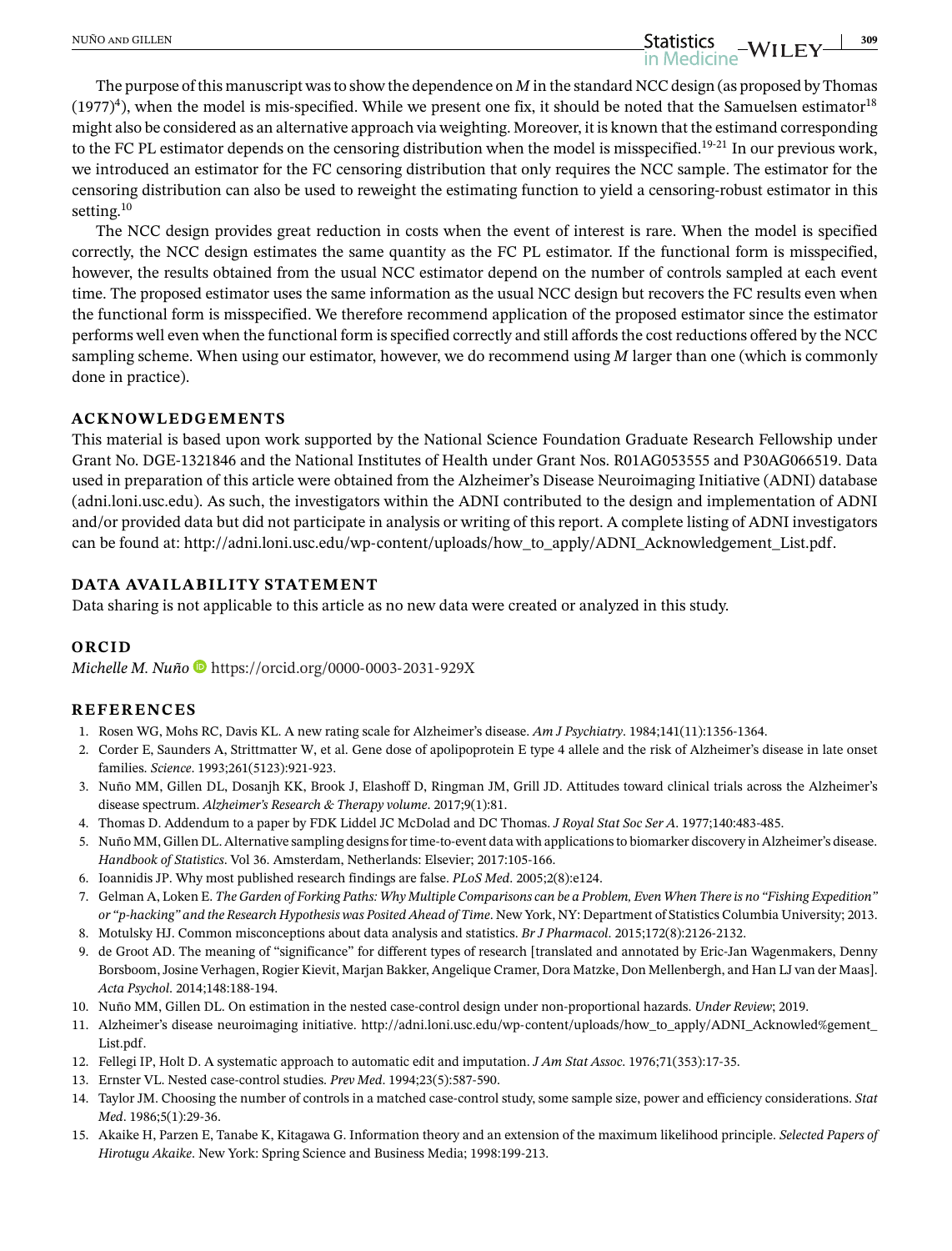**310** NUÑO AND GILLEN

- 16. Klein JP, Moeschberger ML. *Survival Analysis: Techniques for Censored and Truncated Data*. Berlin, Germany: Springer Science & Business Media; 2005.
- 17. Mahalanobis PC. *On the Generalized Distance in Statistics*. Jatani, India: National Institute of Science of India; 1936.
- 18. Samuelsen SO. A psudolikelihood approach to analysis of nested case-control studies. *Biometrika*. 1997;84(2):379-394.
- 19. Struthers CA, Kalbfleisch JD. Misspecified proportional hazard models. *Biometrika*. 1986;73(2):363-369. [http://dx.doi.org/10.1093/](http://dx.doi.org/10.1093/biomet/73.2.363) [biomet/73.2.363.](http://dx.doi.org/10.1093/biomet/73.2.363)
- 20. Xu R, O'Quigley J. Estimating average regression effect under non-proportional hazards. *Biostatistics*. 2000;1(4):423-439.
- 21. Boyd AP, Kittelson JM, Gillen DL. Estimation of treatment effect under non-proportional hazards and conditionally independent censoring. *Stat Med*. 2012;31(28):3504-3515.
- 22. Kalbfleisch JD, Prentice RL. *The Statistical Analysis of Failure Time Data*. Vol 360. Hoboken, NJ: John Wiley & Sons; 2011.
- 23. Eriksson F, Martinussen T, Nielsen SF. Large sample results for frequentist multiple imputation for Cox regression with missing covariate data. *Ann Inst Stat Math*. 2019;72:1-28.
- 24. Lu K, Tsiatis AA. Multiple imputation methods for estimating regression coefficients in the competing risks model with missing cause of failure. *Biometrics*. 2001;57(4):1191-1197.
- 25. Goldstein L, Langholz B. Asymptotic theory for nested case-control sampling in the Cox regression model. *Ann Stat*. 1992;20(4):1903-1928.
- 26. Lin DY, Wei LJ. The robust inference for the Cox proportional hazards model. *J Am Stat Assoc*. 1989;84(408):1074-1078.
- 27. Andersen PK, Gill RD. Cox's regression model for counting processes: a large sample study. *Ann Stat*. 1982;10(4):1100-1120.

**How to cite this article:** Nuño MM, Gillen DL. Robust estimation in the nested case-control design under a misspecified covariate functional form. *Statistics in Medicine*. 2021;40:299–311. https://doi.org/10.1002/sim.8775

#### **APPENDIX**

*Proof.* Let  $T_i$ ,  $C_i$ , and  $X_i = \min(T_i, C_i)$  be the event, censoring, and observed times for subject *i*, respectively.  $N_i(t) = I(X_i \le t, \delta_i = 1)$  is a right-continuous counting process. Define  $S^{(r)}(\beta, t) = n^{-1} \sum_{i=1}^n Z_i^r \exp(\beta Z_i) Y_i(t)$   $(r = 0, 1, 2)$ where  $Y_i(t) = I(X_i \ge t)$ . Let  $s^{(r)}(\beta, t) = \lim_{n \to \infty} S^{(r)}(\beta, t)$  and  $\tilde{S}^{(r)}(\beta, t) = n^{-1} \sum_{i=1}^n \tilde{Z}_i^r \exp(\beta \tilde{Z}_i) Y_i(t)$  where  $\tilde{Z}_i = Z_i$  if subject *i* was originally sampled into the NCC sample and the imputed value otherwise. For subjects not in the original NCC sample,  $\tilde{Z}_i \sim N(\hat{\mu}(t), \sigma_{MSE}^2(t))$  where  $\hat{\mu}(t)$  is an estimate of  $E[ZY(t)]$ . We prove the asymptotic properties of the proposed estimator using theorem 5.3 of Kalbfleish and Prentice (2011)<sup>22</sup> which implies Rebodello's theorem. This requires that there exists an open neighborhood % of  $\beta$  and  $s^{(r)}(\beta, t)$ ,  $r = 0, 1, 2$  defined on  $B \times [0, \tau]$  that satisfy the following: (1)  $\sup_{\theta \in \mathcal{C}, t \in [0, \tau]} ||\tilde{S}^{(r)}(\theta, t) - s^{(r)}(\theta, t)|| \to 0$ ; (2)  $s^{(0)}(\theta, t)$  is bounded away from 0 for  $t \in [0, \tau]$ ; (3) For  $r = 0, 1, 2$ ,  $s^{(r)}(\beta, t)$  is a continuous function of  $\beta$  uniformly in  $t \in [0, \tau]$ ,  $s^{(1)}(\beta, t) = \frac{\partial s^{(0)}(\beta, t)}{\partial \beta}$  $\frac{\partial^{0}(\beta,t)}{\partial \beta}$  and  $s^{(2)}(\beta,t) = \frac{\partial^{2}s^{(0)}(\beta,t)}{\partial \beta^{2}}$ ; (4)  $\Sigma(\beta,t) =$  $\int_0^{\tau} v(\beta, u) s^{(0)}(\beta, u) \lambda_0(u) du$  is positive definite  $\forall \beta \in \mathcal{C}$ ; (5)  $Z_i$  is bounded  $\forall t \in [0, \tau]$ ; (6)  $\lambda_0(u) du < \infty$ . As in Eriksson et. al  $(2019)^{23}$  our results require that the imputed values are drawn from the same conditional distribution as the covariates for subjects in the full cohort and that missing values are missing at random. The latter is satisfied by design.

We assume that  $P(Y_i(\tau) > 0) > 0$  (ie, there is positive probability that subject *i* is at risk over the inferential support interval) which implies that conditions (2) and (6) hold. We also assume that conditions (4) and (5) hold. Condition (5) along with the dominated convergence theorem ensures that (3) is also satisfied. For condition (1) to hold, we need  $\sup_{\beta \in \mathcal{C}, t \in [0,\tau]} ||\tilde{S}^{(r)}(\beta, t) - s^{(r)}(\beta, t)|| \stackrel{P}{\to} 0$ . We have that  $s^{(r)}(\beta, t) = E[S^{(r)}(\beta, t)]$  and that  $||S^{(r)}(\beta, t) - s^{(r)}(\beta, t)|| \stackrel{P}{\to} 0$  by the strong law of large numbers. Now, suppose that  $Z \sim f_Z$  and  $\tilde{Z} \sim f_Z$ . This gives us that  $s^{(r)}(\beta, t) = E[\tilde{S}^{(r)}(\beta, t)]$  and that  $\sup_{\beta \in \mathcal{C}_{\ell}, t \in [0,\tau]} ||\tilde{S}^{(r)}(\beta, t) - s^{(r)}(\beta, t)|| \to 0$  by the strong law of large numbers. This argument is similar to that used in the work of Lu and Tsiatis (2001).<sup>24</sup>

Equation (2) is a sum over stochastic integrals of a predictable process with respect to a martingale and the predictability of the NCC sampling scheme holds by the same argument used in Goldstein and Langholz (1992).<sup>25</sup> Notice that at each event time, the proposed estimator only considers controls that were sampled into risk sets up to the current time so the proposed estimator maintains predictability. Therefore, theorem 5.3 of Kalbfleisch and Prentice  $(2011)^{22}$ with the sandwich variance estimator of Lin and Wei  $(1989)^{26}$  and a Taylor expansion of the estimating function about  $s^{(0)}(\beta, t), s^{(1)}(\beta, t)$  and  $\lim_{n\to\infty} n^{-1} \sum_{i=1}^{n} N_i(t)$  implies that  $\sqrt{n}(\hat{\beta} - \beta) \stackrel{D}{\to} N(0, A^{-1}BA^{-1}).$   $A = \lim_{n\to\infty} A_n$  and  $B = \lim_{n\to\infty} B_n$ where  $A_n(\beta) = n^{-1} \sum_{i=1}^n \delta_i \rho(X_i) (1 - \rho(X_i))$  and  $B_n(\beta) = \sum_{j=1}^D \tilde{U}_j^*(\beta) \tilde{U}_j^*(\beta)^T$ .  $\delta_i$  is an indicator for whether subject *i* experienced an event and  $\rho(X_i) = \frac{n^{-1} \sum_{j=1}^n \tilde{Y}_j(X_i) Z_j \exp(Z_j \beta)}{n^{-1} \sum_{j=1}^n \tilde{Y}_j(X_i) \exp(Z_j \beta)}$ *n*<sup>-1</sup> ∑<sub>*j*=1</sub> *Y*<sub>*j*</sub>(*X<sub>i</sub>*)∠*j*exp(*Z<sub>j</sub>β*) where  $\tilde{Y}_j(X_i)$  is an indicator for whether subject *j* was originally sampled